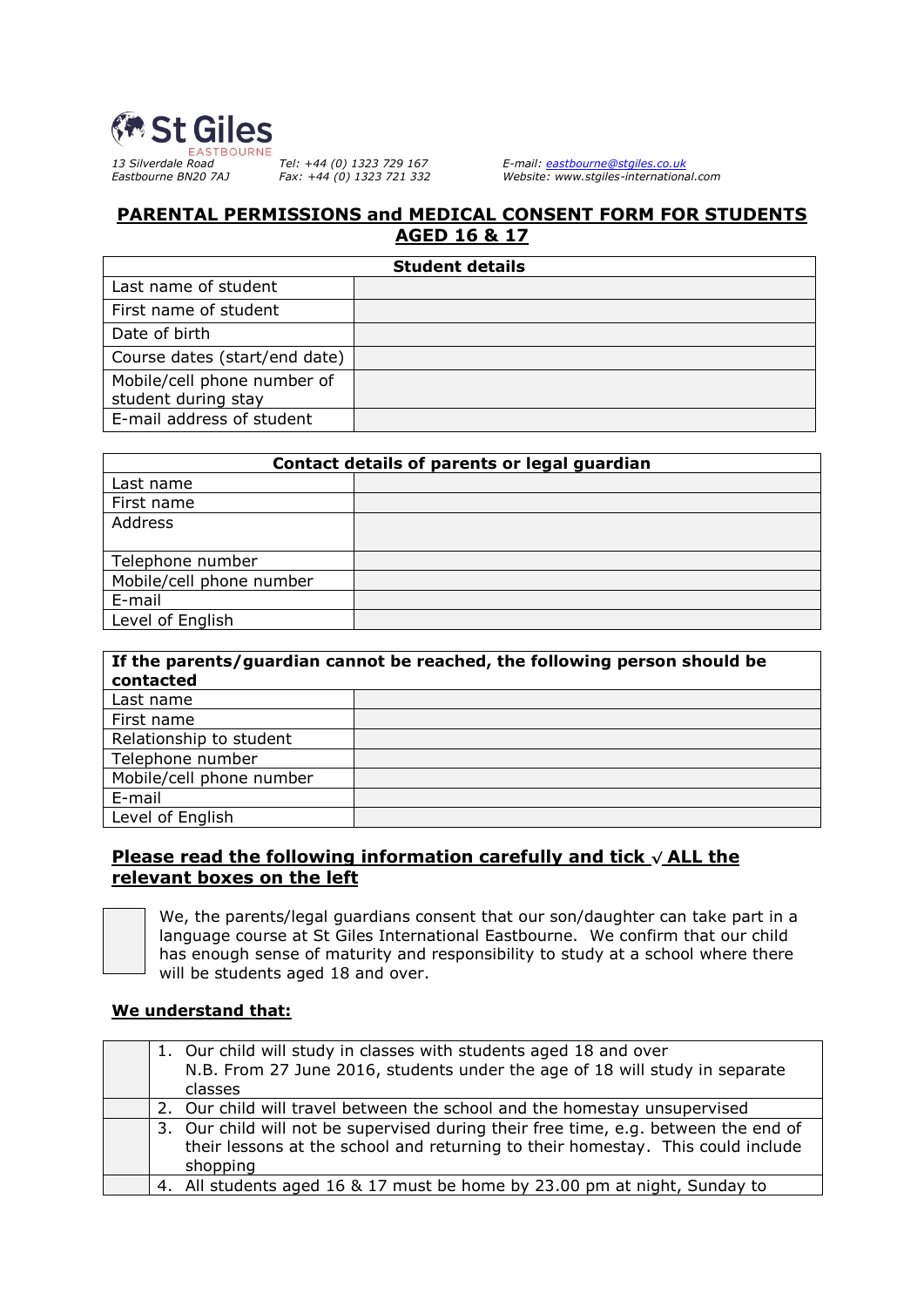|         |                                                                                                                                                                                                                                                                                                                                                                                                                                                                                                                                                                                       | Thursday inclusive, and by 00.00 on Friday and Saturday. If our child leaves                                                                  |           |  |  |
|---------|---------------------------------------------------------------------------------------------------------------------------------------------------------------------------------------------------------------------------------------------------------------------------------------------------------------------------------------------------------------------------------------------------------------------------------------------------------------------------------------------------------------------------------------------------------------------------------------|-----------------------------------------------------------------------------------------------------------------------------------------------|-----------|--|--|
|         | are going                                                                                                                                                                                                                                                                                                                                                                                                                                                                                                                                                                             | their host family house after dark, they must inform the host family where they                                                               |           |  |  |
|         | 5. Can your child go out unsupervised until 23.00 pm, Sunday to<br><b>Yes</b><br><b>No</b><br>Thursday, and until 00.00 on Friday & Saturday                                                                                                                                                                                                                                                                                                                                                                                                                                          |                                                                                                                                               |           |  |  |
|         | 6. If you wish your child to be home <b>before</b> the above times, please indicate the time                                                                                                                                                                                                                                                                                                                                                                                                                                                                                          |                                                                                                                                               |           |  |  |
|         | below.                                                                                                                                                                                                                                                                                                                                                                                                                                                                                                                                                                                |                                                                                                                                               |           |  |  |
|         |                                                                                                                                                                                                                                                                                                                                                                                                                                                                                                                                                                                       |                                                                                                                                               |           |  |  |
|         |                                                                                                                                                                                                                                                                                                                                                                                                                                                                                                                                                                                       |                                                                                                                                               |           |  |  |
|         | 7. The school's social programme is not compulsory, nor is it specifically designed<br>for this age group. Certain activities are not suitable for students under 18. All<br>school social activities are supervised by school staff who can assist the<br>students attending the activity. We strongly advise all students to return to<br>their host family with a friend, or preferably by taxi, particularly in the evening<br>when it is dark. You can see examples of the social programme on our web site<br>at http://www.stgiles-international.com/student-services/leisure/ |                                                                                                                                               |           |  |  |
|         |                                                                                                                                                                                                                                                                                                                                                                                                                                                                                                                                                                                       | 8. Our child will have sufficient money to pay for lunches at the school, and for                                                             |           |  |  |
|         |                                                                                                                                                                                                                                                                                                                                                                                                                                                                                                                                                                                       | transportation in Eastbourne. For guidance, £6 per day should be sufficient for                                                               |           |  |  |
|         |                                                                                                                                                                                                                                                                                                                                                                                                                                                                                                                                                                                       | lunch and drinks in the school canteen, and a typical taxi fare is currently £6<br>per journey, approximately. Please see http://www.stgiles- |           |  |  |
|         |                                                                                                                                                                                                                                                                                                                                                                                                                                                                                                                                                                                       | international.com/student-services/student-budget/ for guidance on other                                                                      |           |  |  |
|         | costs.                                                                                                                                                                                                                                                                                                                                                                                                                                                                                                                                                                                |                                                                                                                                               |           |  |  |
|         |                                                                                                                                                                                                                                                                                                                                                                                                                                                                                                                                                                                       | 9. If our child visits a friend/relative they must have the school's permission and                                                           |           |  |  |
|         |                                                                                                                                                                                                                                                                                                                                                                                                                                                                                                                                                                                       | they must inform the school and host family of their travel plans and who they                                                                |           |  |  |
|         |                                                                                                                                                                                                                                                                                                                                                                                                                                                                                                                                                                                       | are going to visit. The friend/relative must collect our child and return them to                                                             |           |  |  |
|         | the homestay.                                                                                                                                                                                                                                                                                                                                                                                                                                                                                                                                                                         | 10. Can your child visit a named friend/relative and stay<br><b>Yes</b>                                                                       | <b>No</b> |  |  |
|         | overnight?                                                                                                                                                                                                                                                                                                                                                                                                                                                                                                                                                                            |                                                                                                                                               |           |  |  |
|         | Name of friend/relative                                                                                                                                                                                                                                                                                                                                                                                                                                                                                                                                                               |                                                                                                                                               |           |  |  |
| Address |                                                                                                                                                                                                                                                                                                                                                                                                                                                                                                                                                                                       |                                                                                                                                               |           |  |  |
|         |                                                                                                                                                                                                                                                                                                                                                                                                                                                                                                                                                                                       |                                                                                                                                               |           |  |  |
|         |                                                                                                                                                                                                                                                                                                                                                                                                                                                                                                                                                                                       |                                                                                                                                               |           |  |  |
| Tel.    |                                                                                                                                                                                                                                                                                                                                                                                                                                                                                                                                                                                       |                                                                                                                                               |           |  |  |
|         |                                                                                                                                                                                                                                                                                                                                                                                                                                                                                                                                                                                       |                                                                                                                                               |           |  |  |
|         |                                                                                                                                                                                                                                                                                                                                                                                                                                                                                                                                                                                       | 11. The school takes bookings for full-day trips on Saturdays and Sundays. These are                                                          |           |  |  |
|         | trips.                                                                                                                                                                                                                                                                                                                                                                                                                                                                                                                                                                                | organised by an external company, and St Giles staff do not normally go on these                                                              |           |  |  |
|         |                                                                                                                                                                                                                                                                                                                                                                                                                                                                                                                                                                                       | 12. My child can go on full-day excursions booked through the<br><b>YES</b>                                                                   | <b>NO</b> |  |  |
|         | school (Saturdays and Sundays)                                                                                                                                                                                                                                                                                                                                                                                                                                                                                                                                                        |                                                                                                                                               |           |  |  |
|         |                                                                                                                                                                                                                                                                                                                                                                                                                                                                                                                                                                                       | 13. All students aged 16 and 17 are advised to have a return airport taxi transfer,                                                           |           |  |  |
|         |                                                                                                                                                                                                                                                                                                                                                                                                                                                                                                                                                                                       | unless they are travelling with a named relative or adult friend. We advise this                                                              |           |  |  |
|         |                                                                                                                                                                                                                                                                                                                                                                                                                                                                                                                                                                                       | in order to avoid possible problems with immigration procedures. Students                                                                     |           |  |  |
|         | <b>School and host family rules:</b>                                                                                                                                                                                                                                                                                                                                                                                                                                                                                                                                                  | must also carry the Parental Travel Consent Form.                                                                                             |           |  |  |
|         |                                                                                                                                                                                                                                                                                                                                                                                                                                                                                                                                                                                       | 14. Our Under-18 Disciplinary Policy is attached. We ask both the student and                                                                 |           |  |  |
|         |                                                                                                                                                                                                                                                                                                                                                                                                                                                                                                                                                                                       | his/her parents/guardians to sign the Policy to indicate they have read,                                                                      |           |  |  |
|         |                                                                                                                                                                                                                                                                                                                                                                                                                                                                                                                                                                                       | understood and agreed to the Policy.                                                                                                          |           |  |  |
|         |                                                                                                                                                                                                                                                                                                                                                                                                                                                                                                                                                                                       | 15. It is illegal for students aged 16 and 17 to buy cigarettes/tobacco in the UK and                                                         |           |  |  |
|         | students of this age are not allowed to smoke at the school or at their                                                                                                                                                                                                                                                                                                                                                                                                                                                                                                               |                                                                                                                                               |           |  |  |
|         | homestay unless the school has received written permission from their<br>parents or guardians.                                                                                                                                                                                                                                                                                                                                                                                                                                                                                        |                                                                                                                                               |           |  |  |
|         | N.B. Many homestays do not allow smoking under any circumstances                                                                                                                                                                                                                                                                                                                                                                                                                                                                                                                      |                                                                                                                                               |           |  |  |